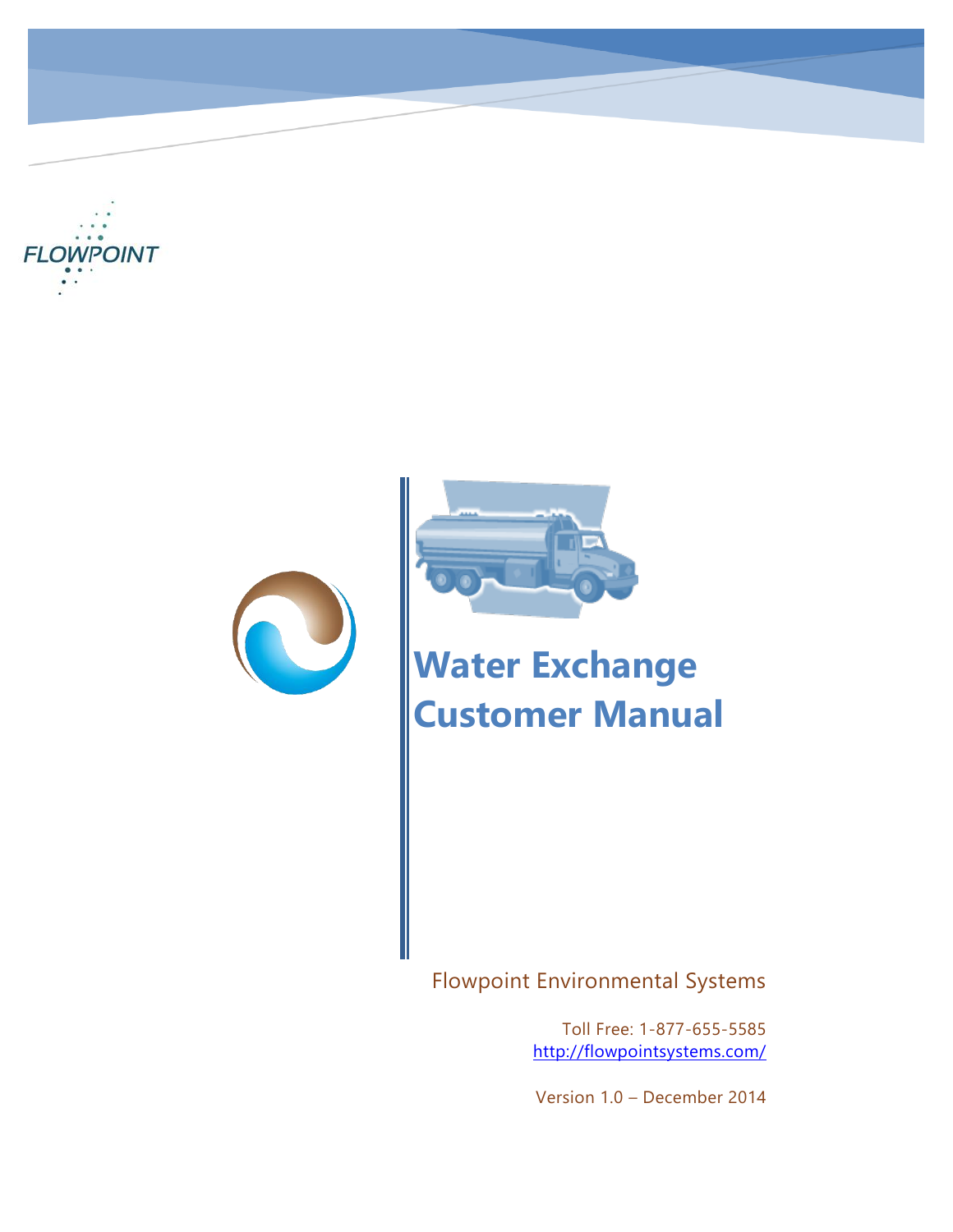## **Terms of Use**

#### © 2014, Flowpoint Environmental Systems

All rights reserved. This software and related documentation are provided under a license agreement containing restrictions on use and disclosure and are protected by intellectual property laws. Except as expressly permitted in your license agreement or allowed by law, you may not use, copy, reproduce, translate, broadcast, modify, license, transmit, distribute, exhibit, perform, publish, or display any part, in any form, or by any means. Reverse engineering, disassembly, or decompilation of this software is prohibited.

The information contained herein is subject to change without notice and is not warranted to be error-free. If you find any errors, please report them to us in writing.

This software and hardware is developed for use in a variety of information management applications. It is not developed or intended for use in any inherently dangerous applications, including applications that may create a risk of personal injury. If you use this software or hardware in dangerous applications, then you shall be responsible to take all appropriate fail-safe, backup, redundancy, and other measures to ensure its safe use.

Flowpoint Environmental Systems and its affiliates disclaim any liability for any damages caused by use of this software or hardware.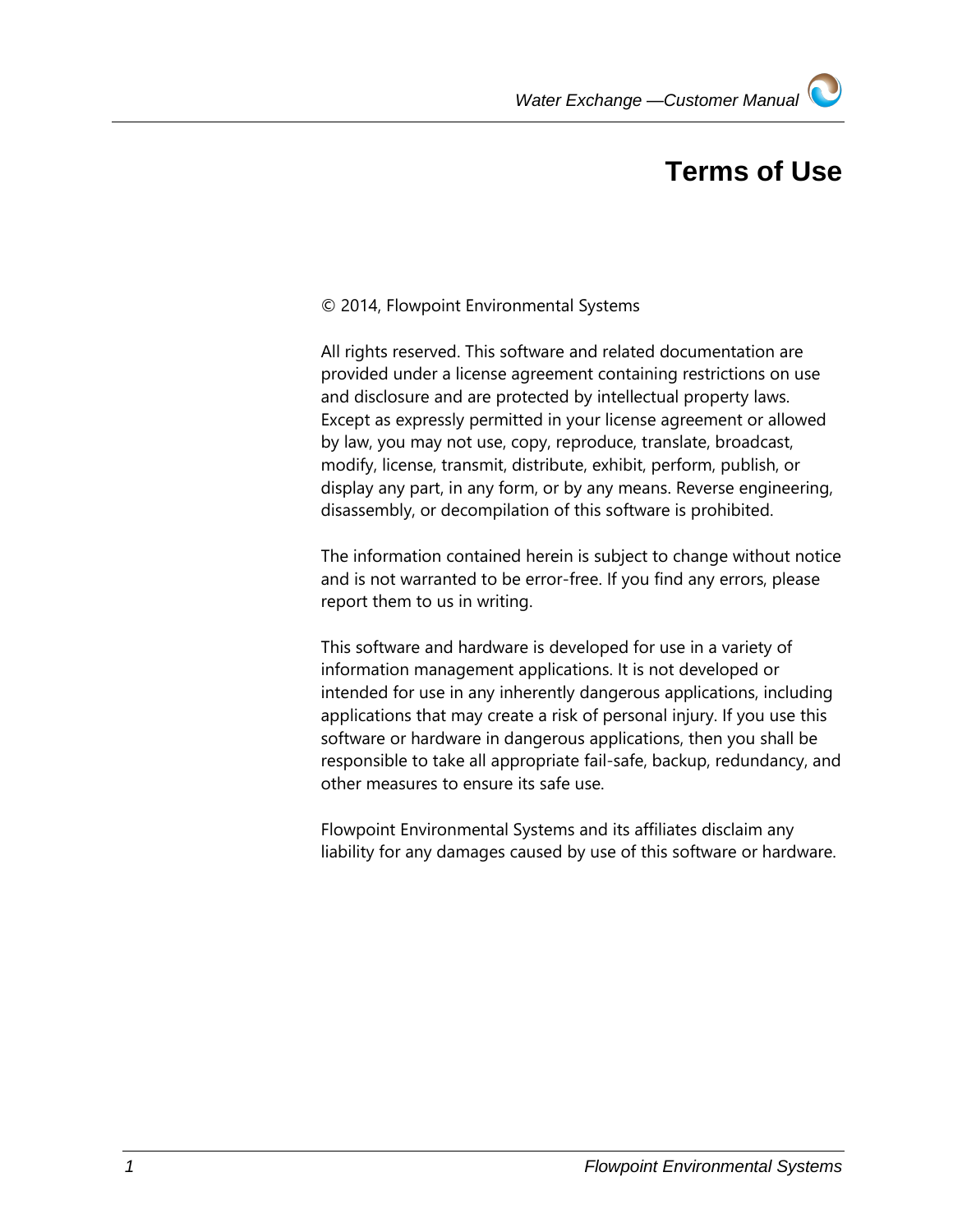## **Table of Contents**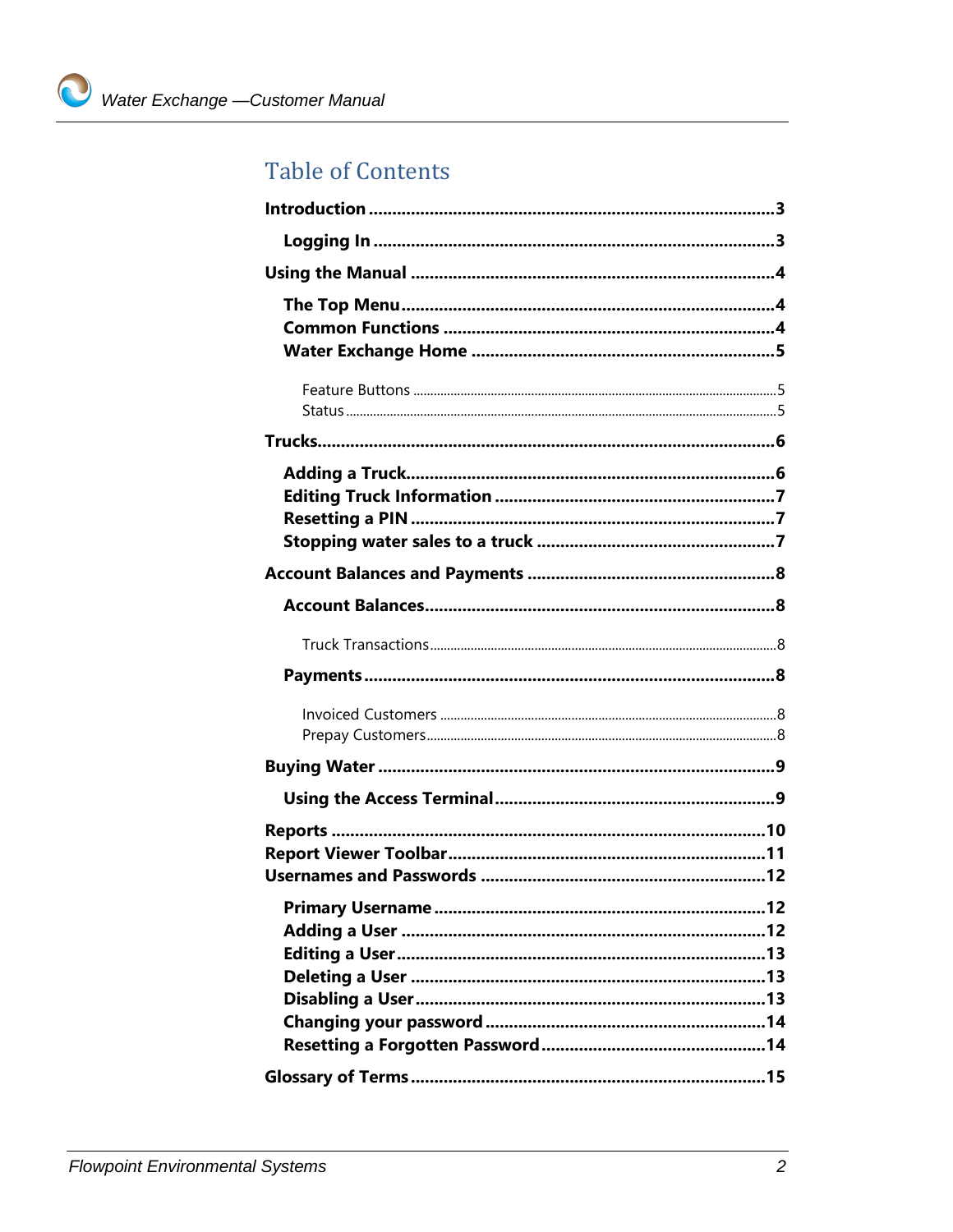## **Introduction**

<span id="page-3-0"></span>Water Exchange is an online application that works in combination with Flowpoint water dispensing stations (stations).

Water Exchange makes it easy for you to buy water, manage your trucks, view your account, and run reports.

## <span id="page-3-1"></span>**Logging In**

Water Exchange can be accessed from any computer, with an internet connection, and a web browser.

Your Water Exchange web address is: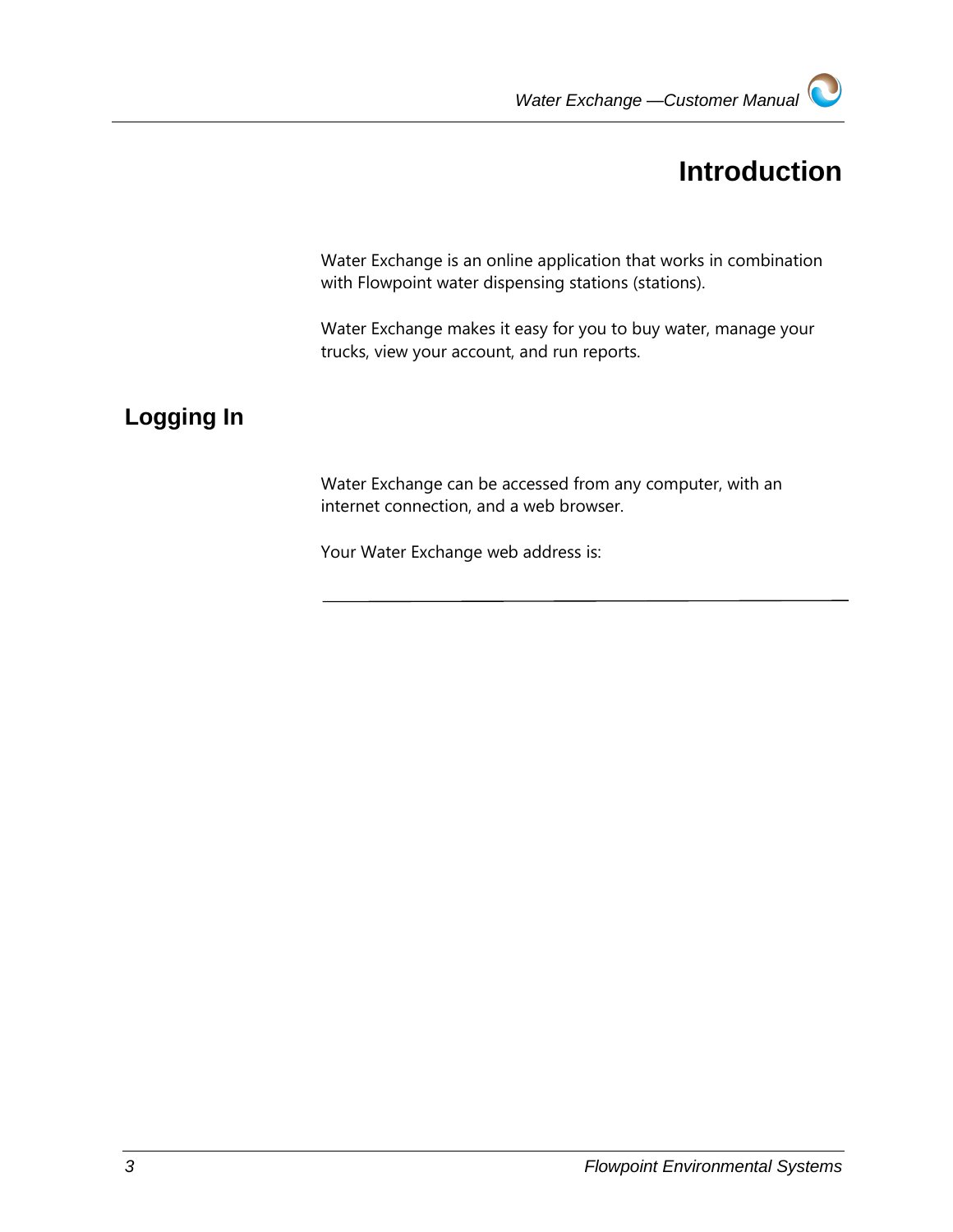## **Using the Manual**

### <span id="page-4-1"></span>**The Top Menu**

<span id="page-4-0"></span>The instructions in this manual direct you to use the Top Menu headings, and drop down menus. This is just one way to access these features, you will discover other ways!

| <u>the limit</u><br>  规   log Out<br><b>Admin</b><br>Reports<br>n Home<br><b>Trucks</b> |
|-----------------------------------------------------------------------------------------|
|-----------------------------------------------------------------------------------------|

## <span id="page-4-2"></span>**Common Functions**

| Function | Description                                                                                                           |
|----------|-----------------------------------------------------------------------------------------------------------------------|
| Download | View or save the displayed information in<br>Microsoft Excel format.<br>For Transaction Lists, PDF is also an option. |
|          | Search the field by entering the first<br>characters of a word.                                                       |
| Refresh  | Update screen information                                                                                             |
| Save     | Save information and exit the feature                                                                                 |
| ancel    | Exit the feature without saving.                                                                                      |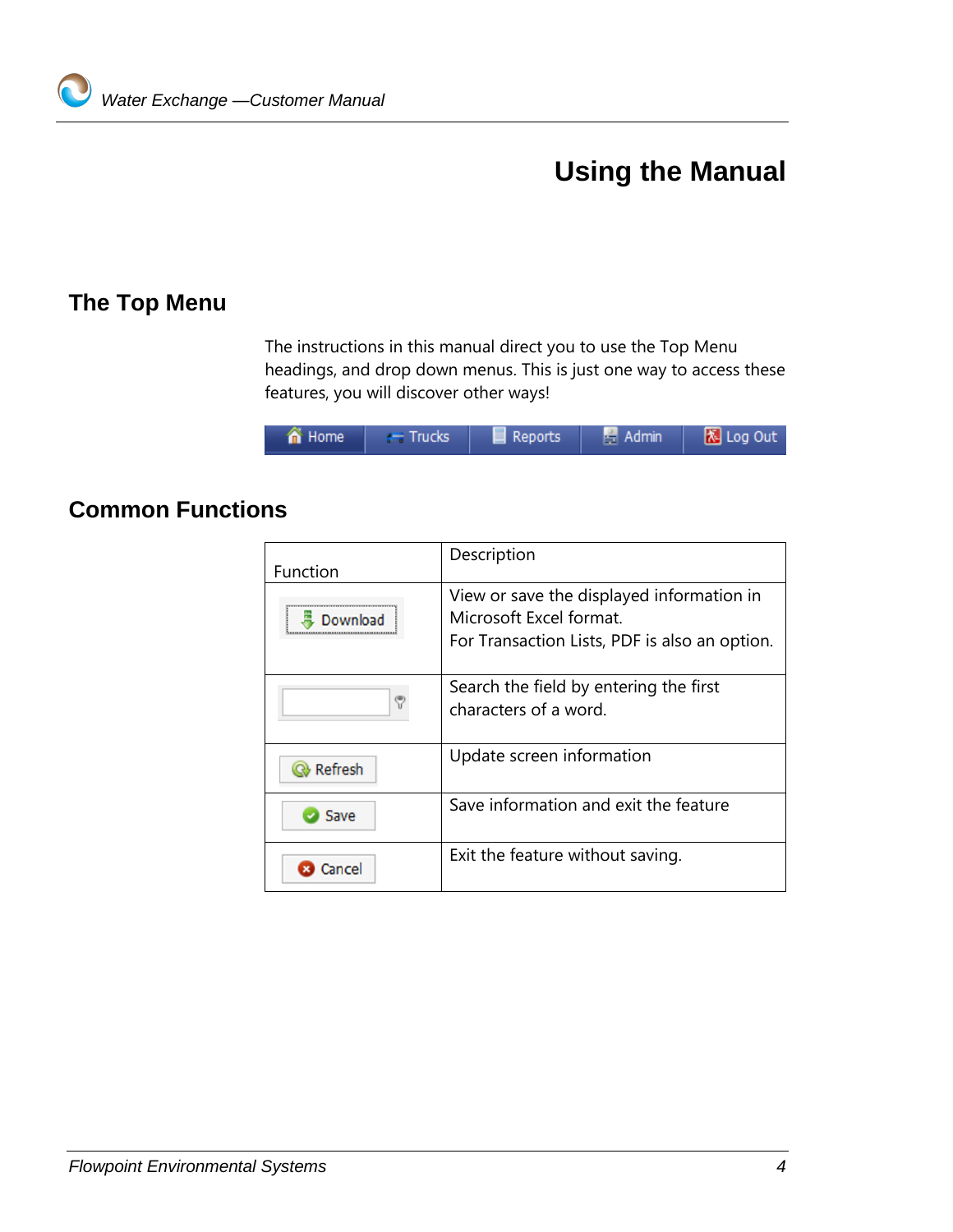## <span id="page-5-0"></span>**Water Exchange Home**

### <span id="page-5-1"></span>**Feature Buttons**

Use the buttons on the home page to access application features:

| <b>Water Exchange Home</b>   |                         |                           |  |  |
|------------------------------|-------------------------|---------------------------|--|--|
| Main                         | Reports                 | Setup                     |  |  |
| <b>Truck</b><br>Management   | <b>Truck List</b>       | My Settings               |  |  |
| <b>Truck</b><br>Transactions | <b>Transaction List</b> | <b>User</b><br>Management |  |  |
| Payment<br>List              | More Reports            | Change<br>Password        |  |  |

#### <span id="page-5-2"></span>**Status**

The status screen gives you an overview of your account activity:

| Status: Top Quality Water Haulers ()                                                                |                                                                          |                                     |                                                        |                                                            |                               |        |                                         |          |
|-----------------------------------------------------------------------------------------------------|--------------------------------------------------------------------------|-------------------------------------|--------------------------------------------------------|------------------------------------------------------------|-------------------------------|--------|-----------------------------------------|----------|
| <b>Current Balance:</b><br>\$345.00                                                                 |                                                                          | Messages:                           | You have no messages.                                  |                                                            |                               |        |                                         |          |
| <b>Usage Summary:</b>                                                                               | <b>Fills</b>                                                             | Quantity                            | <b>Amount</b>                                          |                                                            | <b>Transactions By Month:</b> |        | Quantity By Month:                      |          |
| <b>Today</b><br><b>This Week</b><br><b>This Month</b><br><b>This Year</b><br><b>All Time</b>        | $\bf{0}$<br>$\mathbf{0}$<br>$\mathbf{0}$<br>$\mathbf{1}$<br>$\mathbf{1}$ | 0.0<br>0.0<br>0.0<br>200.0<br>200.0 | \$0.00<br>\$0.00<br>\$0.00<br>\$1,000.00<br>\$1,000.00 | $\mathbf{1}$<br>0.8<br>0.6<br>0.4<br>0.2<br>$\overline{0}$ | November                      |        | 200<br>150<br>100<br>50<br>0            | November |
| <b>Latest Transactions:</b><br>Truck<br><b>Access Code</b><br>Quantity<br>Date<br>Station<br>Amount |                                                                          |                                     |                                                        |                                                            |                               |        |                                         |          |
| 25 Nov 2014 10:12:35                                                                                |                                                                          | <b>Big Red</b>                      | 0010                                                   |                                                            | <b>Station One</b>            | 200.00 | $\mathcal{O}_\mathcal{X}$<br>\$1,000.00 |          |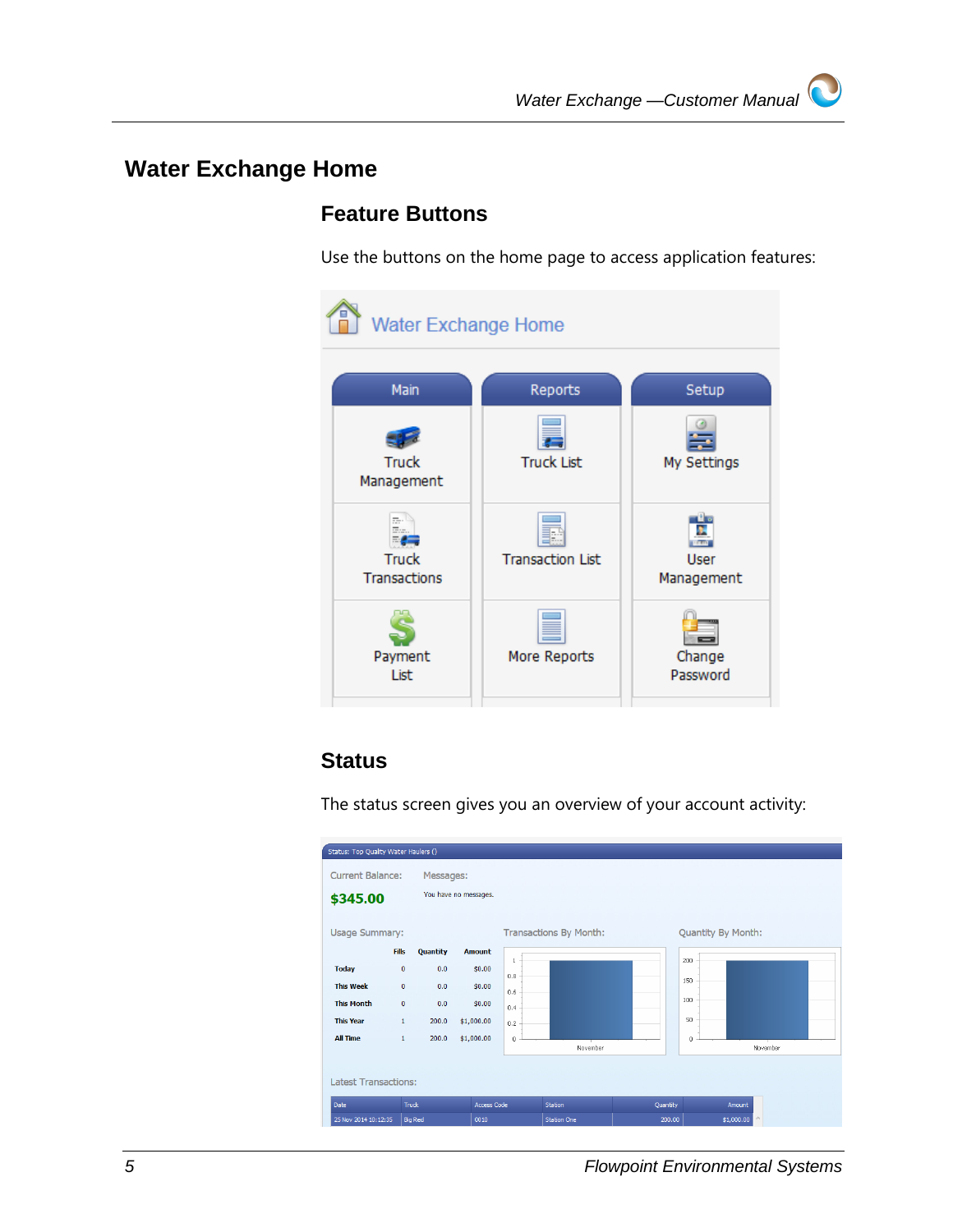## **Trucks**

<span id="page-6-0"></span>Each truck needs an access number and PIN to buy water at the station. An access number and PIN are assigned when a truck record is added to Water Exchange.

## <span id="page-6-1"></span>**Adding a Truck**

Add a truck record in Water Exchange for each truck you own:

Truck Management

- 1. Point -> Trucks
- 2. Click  $\longrightarrow$  Truck Management
- 3.  $Click \rightarrow New$
- Follow the guidelines below to enter truck details:

*\* indicates the field must contain information* 

| <b>Field</b>                                    | <b>Description</b>                                                          |
|-------------------------------------------------|-----------------------------------------------------------------------------|
| Access number*                                  | Automatically assigned four digit<br>number. Do not change!                 |
| PIN* (Personal<br><b>Identification Number)</b> | Must be four digits . Drivers will<br>remember the PIN if they choose it.   |
| <b>Truck Name *</b>                             | Truck number, or unique identifier                                          |
| <b>Description</b>                              | Could include, truck make and model,<br>or other details you want to track. |
| <b>Driver</b>                                   | Drivers first and last name.                                                |
| Plate #                                         | Truck license plate number.                                                 |
| Volume (U.S. Gal)                               | Capacity of the truck in U.S. gallons.                                      |
| This truck is Active                            | Remove the check mark to prevent a<br>truck from using the station.         |

5.  $Click \rightarrow Save$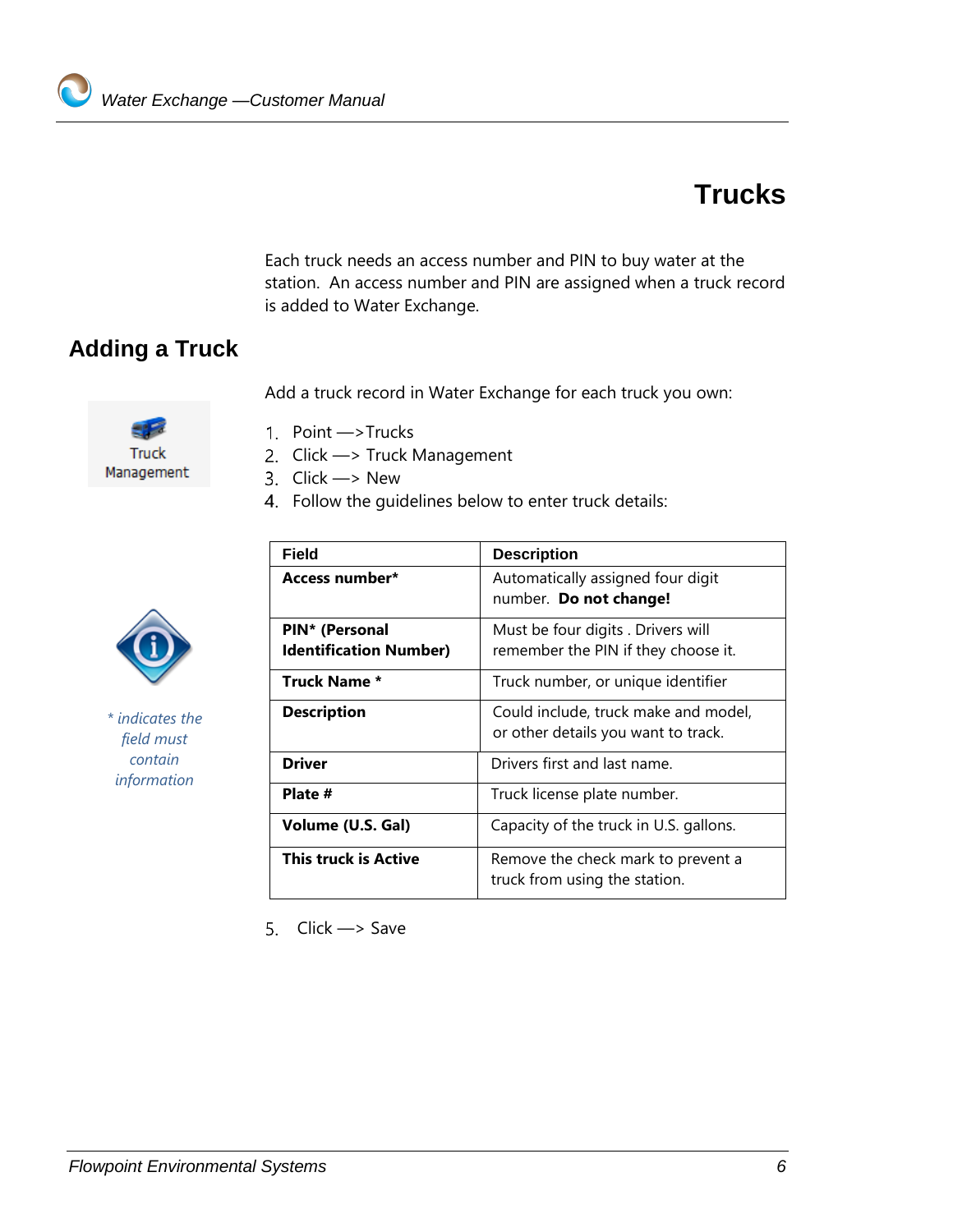### <span id="page-7-0"></span>**Editing Truck Information**

To change truck information:

- 1. Point —> Trucks
- 2. Click —> Truck Management
- 3. Click to select the truck to edit
- 4. Click —> Edit
- 5. Change truck details
- 6. Click —> Save

#### <span id="page-7-1"></span>**Resetting a PIN**

Reset a forgotten PIN any time by:

- 1. Point —> Trucks
- 2. Click —> Truck Management
- 3. Click to select the truck to edit
- 4. Click —> Edit
- 5. Enter a new four digit PIN
- 6. Click —> Save

#### <span id="page-7-2"></span>**Stopping water sales to a truck**

To prevent a truck from buying water at the station:

- 1. Point  $\longrightarrow$  Trucks
- 2. Click -> Truck Management
- Click to select the truck to edit
- 4.  $Click \rightarrow Edit$
- Click to remove the check mark beside *This Truck is Active*



6.  $Click \rightarrow Save$ 

When a truck record is no longer active, the station will not accept the access number and PIN assigned to the truck.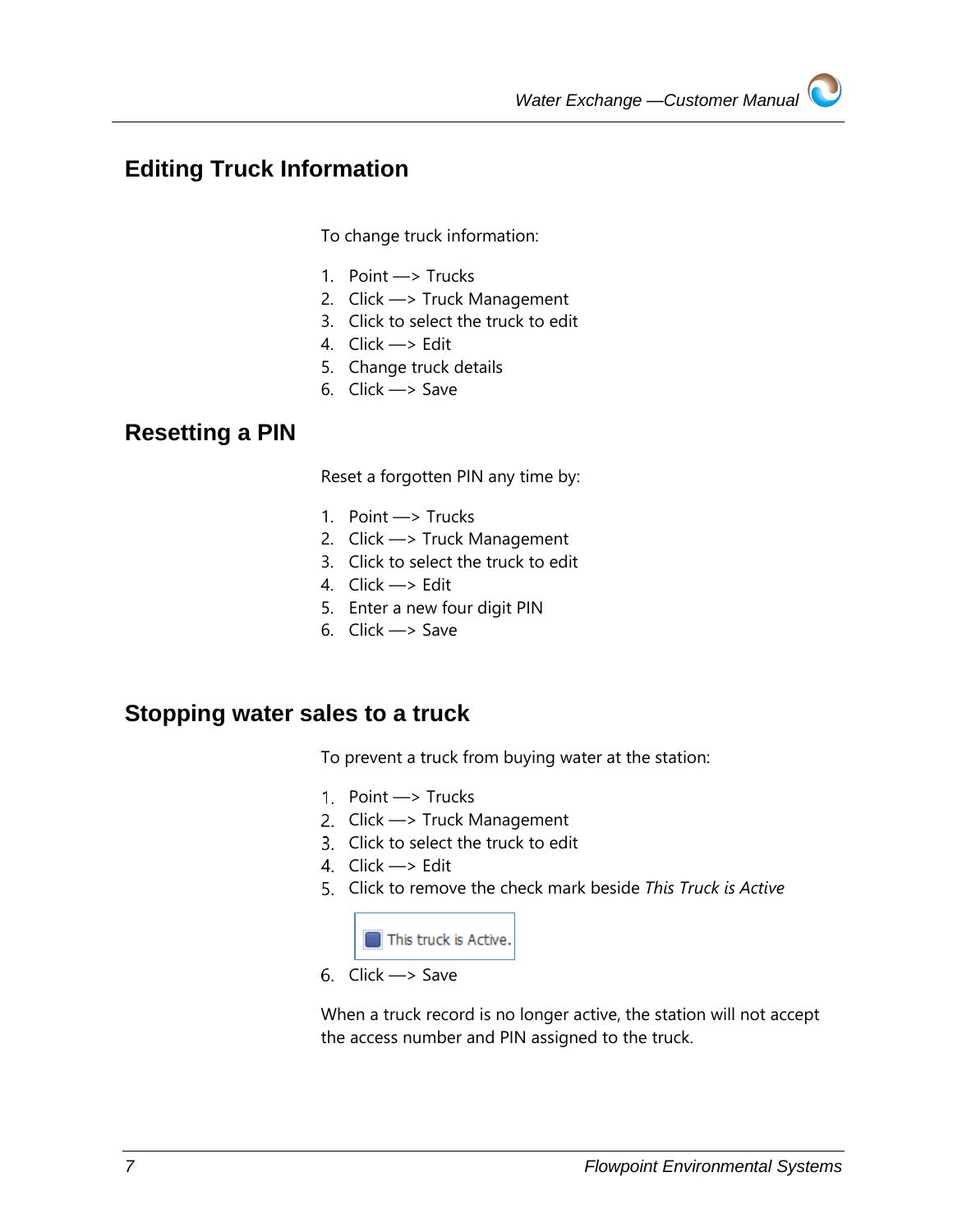## <span id="page-8-0"></span>**Account Balances and Payments**

### <span id="page-8-1"></span>**Account Balances**

The current balance displayed on the home page includes all payments and truck transactions received by Water Exchange. Use the Payment List and Truck Transactions list to review details of both.

Feature buttons are available on the Home page:



#### **Payment List**

The Payment List includes all payments processed against your account.



#### <span id="page-8-2"></span>**Truck Transactions**

Truck Transactions list includes all water purchases made through your account.

### <span id="page-8-3"></span>**Payments**

Payment methods are set by your water vendor and may vary between invoiced and prepay customers.

#### <span id="page-8-4"></span>**Invoiced Customers**

Information about frequency, due dates, and payment options are available from your water vendor.

#### <span id="page-8-5"></span>**Prepay Customers**

As a prepay customer you must maintain a balance in your account to buy water.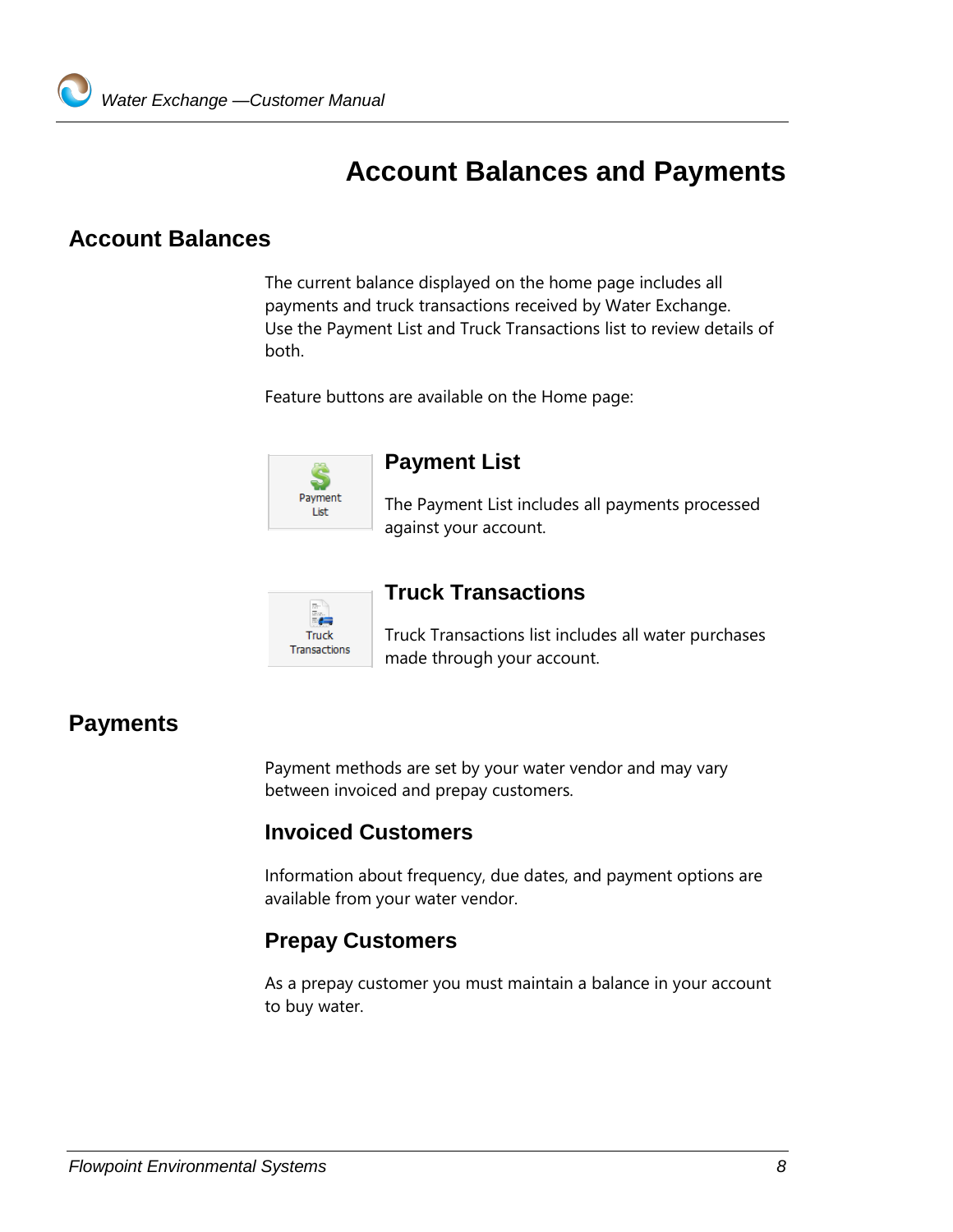## **Buying Water**

<span id="page-9-0"></span>To buy water at a station, the driver will use an access terminal and fill hose.

### <span id="page-9-1"></span>**Using the Access Terminal**

Drivers enter their access number and PIN using an access terminal like the one shown below.

| <b>Allen-Bradley</b>                                                                                                                                       | PanelView Plus 400                                                                                                      |
|------------------------------------------------------------------------------------------------------------------------------------------------------------|-------------------------------------------------------------------------------------------------------------------------|
| <b>USE KEYPAD TO</b><br><b>ENTER ACCESS NUMBER</b><br><b>AND PRESS</b><br>F3<br>F <sub>1</sub><br>F <sub>2</sub><br>F4<br>F7<br>F <sub>6</sub><br>F8<br>F5 | $\bullet$ $\bullet$ $\bullet$<br>6<br>$\bullet$<br>$\overline{4}$<br><b>28</b><br>$\mathbf{I}$<br>$\boldsymbol{0}$<br>٠ |

#### **Steps drivers follow to buy water:**

| 1. | Connect the water fill hose to the tank                                                                                               |  |  |  |  |
|----|---------------------------------------------------------------------------------------------------------------------------------------|--|--|--|--|
| 2. | Enter your four digit access number, press                                                                                            |  |  |  |  |
| 3. | Enter your four digit PIN, press                                                                                                      |  |  |  |  |
| 4. | Enter the volume of water wanted, press                                                                                               |  |  |  |  |
| 5. | Confirm the hose is connected                                                                                                         |  |  |  |  |
| 6. | Press<br>F1<br>to start water flow                                                                                                    |  |  |  |  |
|    | Volume of water dispensing is displayed on the<br>screen<br>The water will stop automatically once the<br>requested volume is reached |  |  |  |  |
|    | Press<br>to stop water                                                                                                                |  |  |  |  |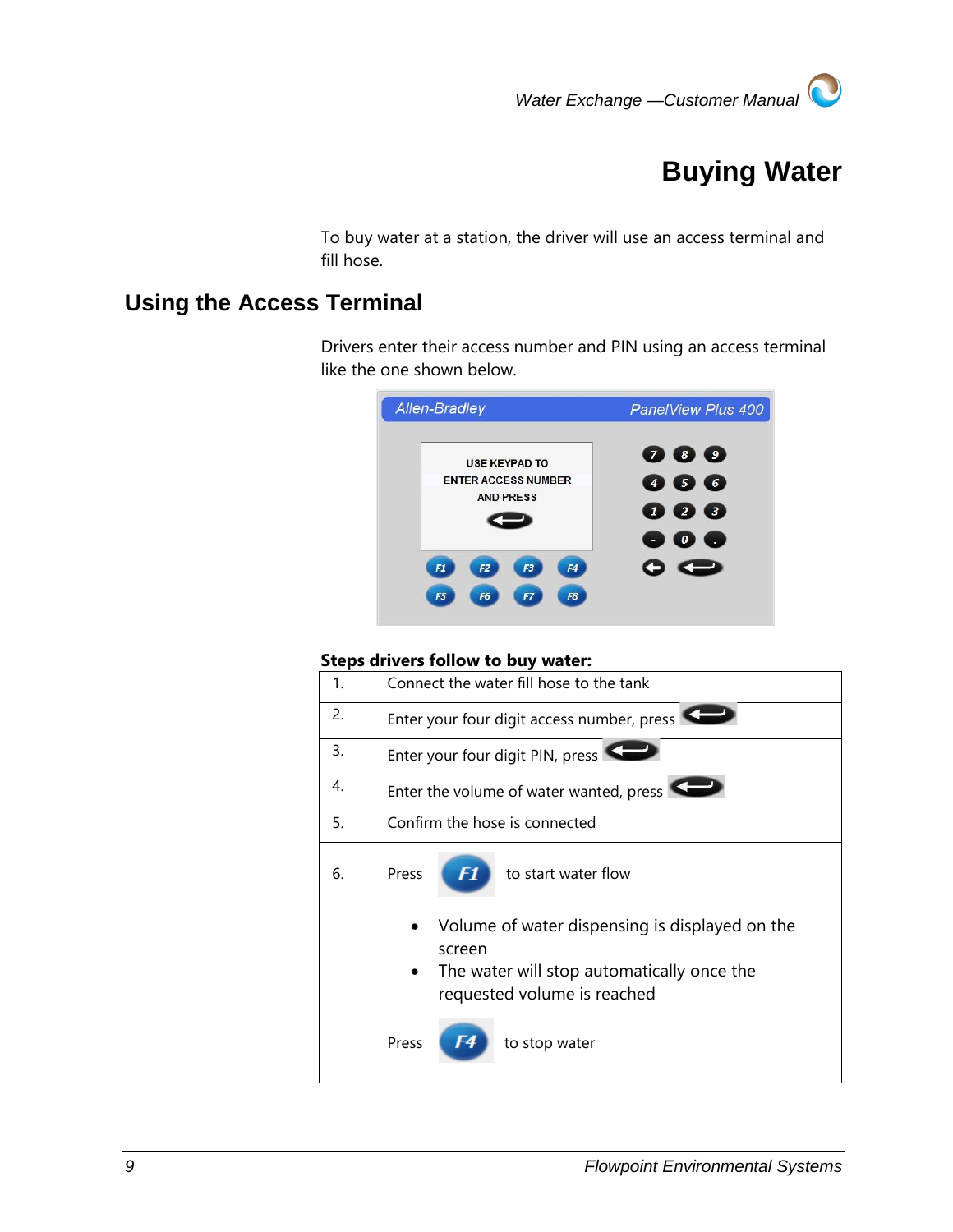## **Reports**

<span id="page-10-0"></span>

| <b>Report</b>                                                            | <b>Description</b>                                                                                                                                            |  |  |
|--------------------------------------------------------------------------|---------------------------------------------------------------------------------------------------------------------------------------------------------------|--|--|
| <b>Invoice Summary</b>                                                   | Transactions list by batch that<br>includes year to date information.                                                                                         |  |  |
| <b>Invoices</b>                                                          | Your invoices, grouped by batch.                                                                                                                              |  |  |
| <b>Monthly Volume</b>                                                    | Monthly breakdown of the quantity<br>and cost of water bought.                                                                                                |  |  |
| <b>Prepayments</b>                                                       | Record of the money deposited to<br>your account between a start and end<br>date.                                                                             |  |  |
| <b>Service Charges</b>                                                   | Service charges applied to your<br>account between a start and end date.                                                                                      |  |  |
| <b>Transaction Summary</b><br>(Transaction Summary by<br><b>Station)</b> | Water purchase details between a<br>start and end date, grouped by<br>station                                                                                 |  |  |
| <b>Transactions by Truck</b><br>(Transaction List)                       | Water purchase details for all or<br>selected trucks between a start and<br>end date                                                                          |  |  |
| <b>Truck List</b>                                                        | The truck list includes the following<br>details for each of your trucks:<br>access number<br>PIN<br>truck and driver name<br>status<br>plate $#$<br>capacity |  |  |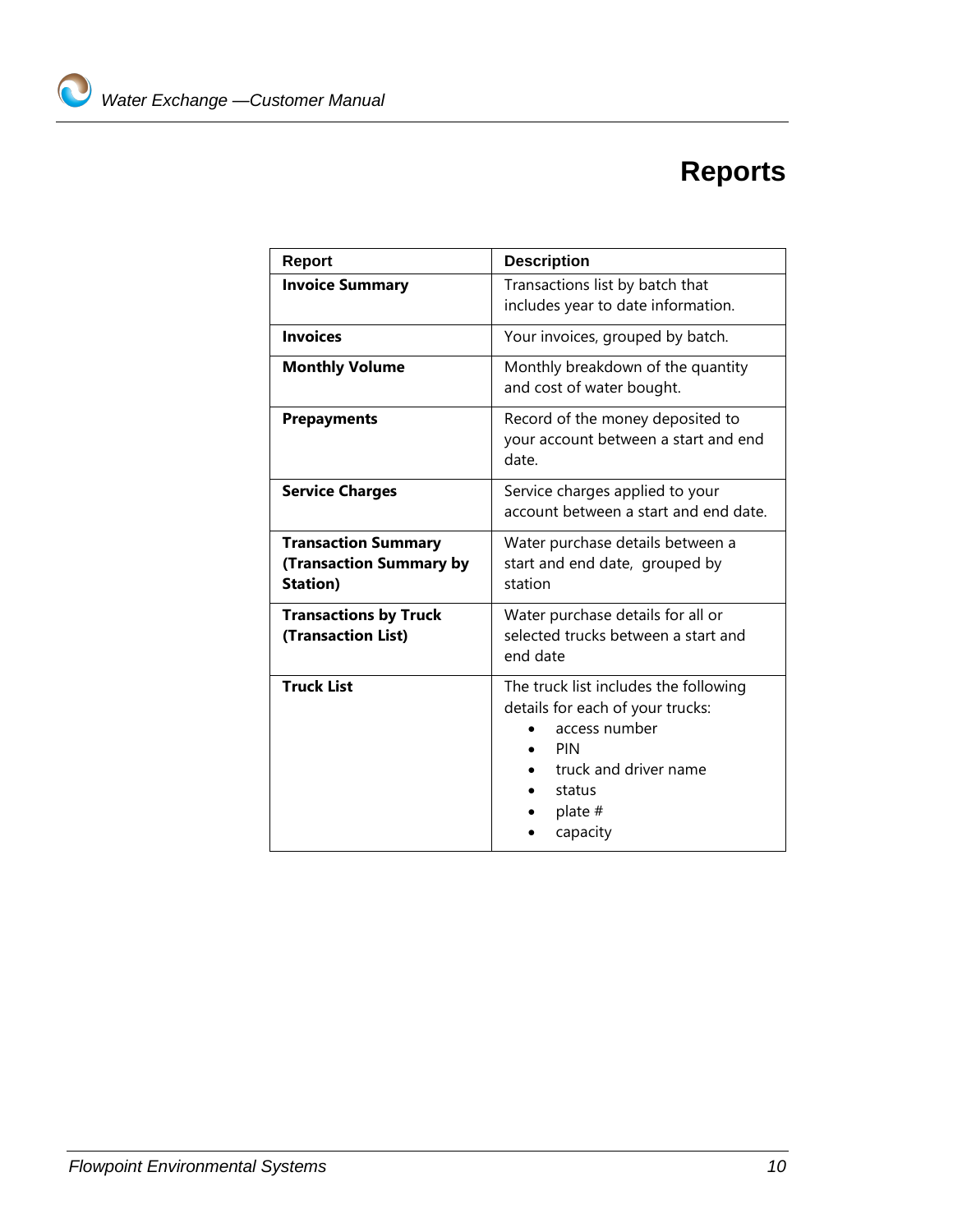## <span id="page-11-0"></span>**Report Viewer Toolbar**

| $\mathbf{Q}_1$<br>$14 - 4$<br>Page 1 | of                          | 閂<br>冃<br>×<br>ь<br>$\blacktriangleright$ T<br>Pdf<br>1     |  |
|--------------------------------------|-----------------------------|-------------------------------------------------------------|--|
| <b>Function</b>                      | <b>Description</b>          |                                                             |  |
| c                                    | Search for a word or phrase |                                                             |  |
| 4                                    |                             | Print the complete report                                   |  |
| $\mathbf{Q}_1$                       |                             | Print the current page                                      |  |
| T-1<br>Æ                             | Scroll back                 |                                                             |  |
| of 1<br>Page<br>1                    | Go to a page                |                                                             |  |
| ы<br>ь                               | Scroll forward              |                                                             |  |
| 厝<br>冃<br>Pdf                        |                             | Select the file format for export                           |  |
|                                      | <b>PDF</b>                  | Adobe Reader (default)                                      |  |
|                                      | <b>XLS</b>                  | Microsoft Excel                                             |  |
|                                      | <b>XLXS</b>                 | Microsoft Excel 2010 or<br>newer                            |  |
|                                      | <b>RTF</b>                  | <b>Rich Text Format</b>                                     |  |
|                                      | <b>MHT</b>                  | Mime Html                                                   |  |
|                                      | <b>HTML</b>                 | Hypertext Markup Language                                   |  |
|                                      | <b>TEXT</b>                 | Plain text format                                           |  |
|                                      | CSV                         | Comma-separated values                                      |  |
|                                      | <b>IMAGE</b>                | PNG picture format                                          |  |
| 冃                                    |                             | Export and save the report to a file.                       |  |
| 閂                                    |                             | Show the report information in the<br>selected file format. |  |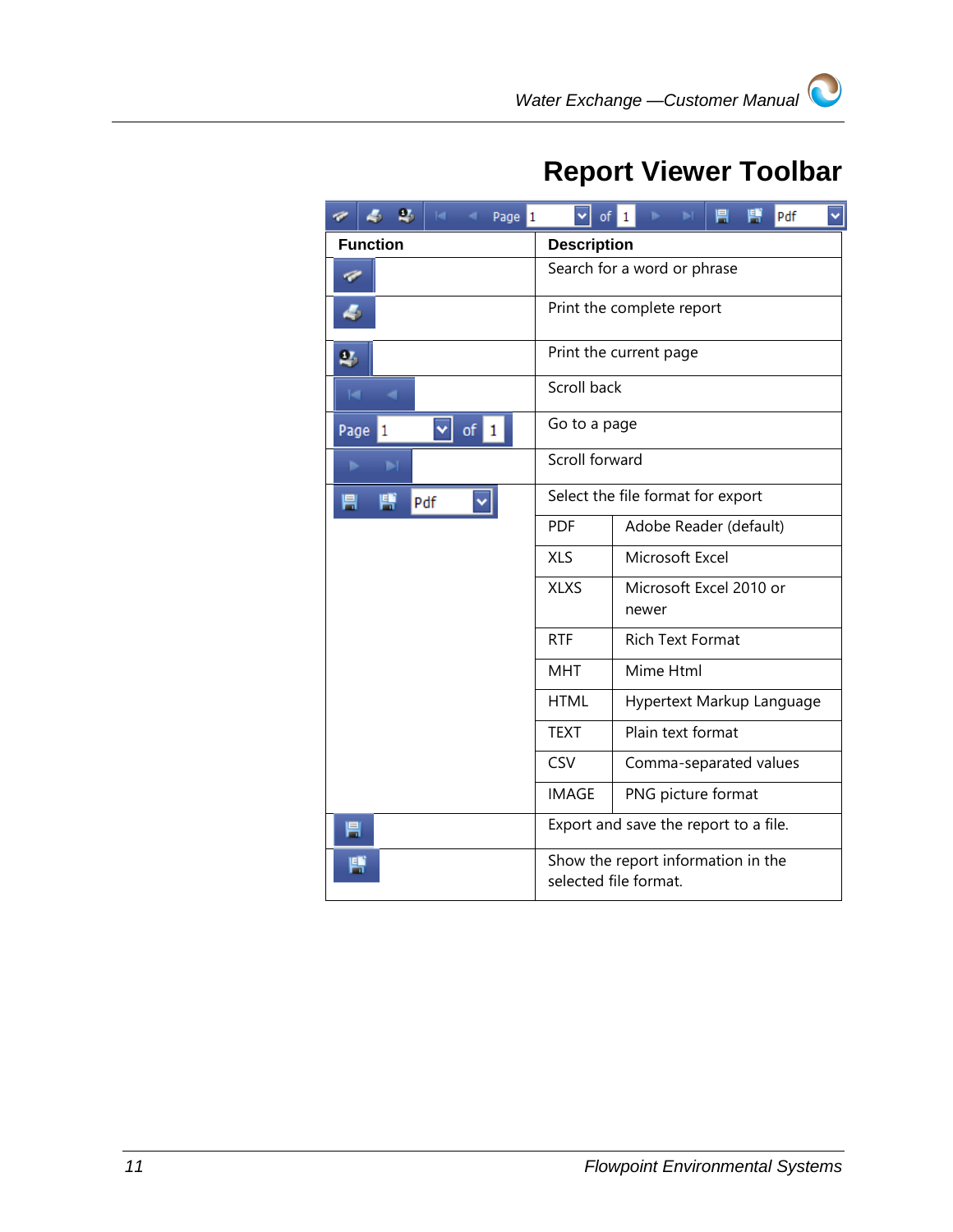## **Usernames and Passwords**

<span id="page-12-0"></span>A username and password lets you log in to Water Exchange to:

- view company, truck, and transaction information
- look-up, add, or change PIN's
- add or edit truck records
- make prepayments (prepay customers)
- print reports

### <span id="page-12-1"></span>**Primary User**

When you apply online for a Water Exchange account your username is the email address entered in your account application.

After your account is approved, an email message will be sent to you with password directions.

### <span id="page-12-2"></span>**Adding a User**

You can add additional users for your company by:

- 1. Point —> Admin
- 2. Click —> Website Users
- 3. Click —>New
- 4. Enter information in the required User Details fields



*\* indicates the field must contain information* 

| Field                   | <b>Description</b>                      |
|-------------------------|-----------------------------------------|
| Email Address/Username* | An email address (will be the username) |
| <b>First Name *</b>     | First name of user                      |
| Last Name *             | Last name of user                       |
| <b>New Password</b>     | Type a password, 8 characters or more   |
| <b>Confirm Password</b> | Type the password again                 |

5. Click —> Save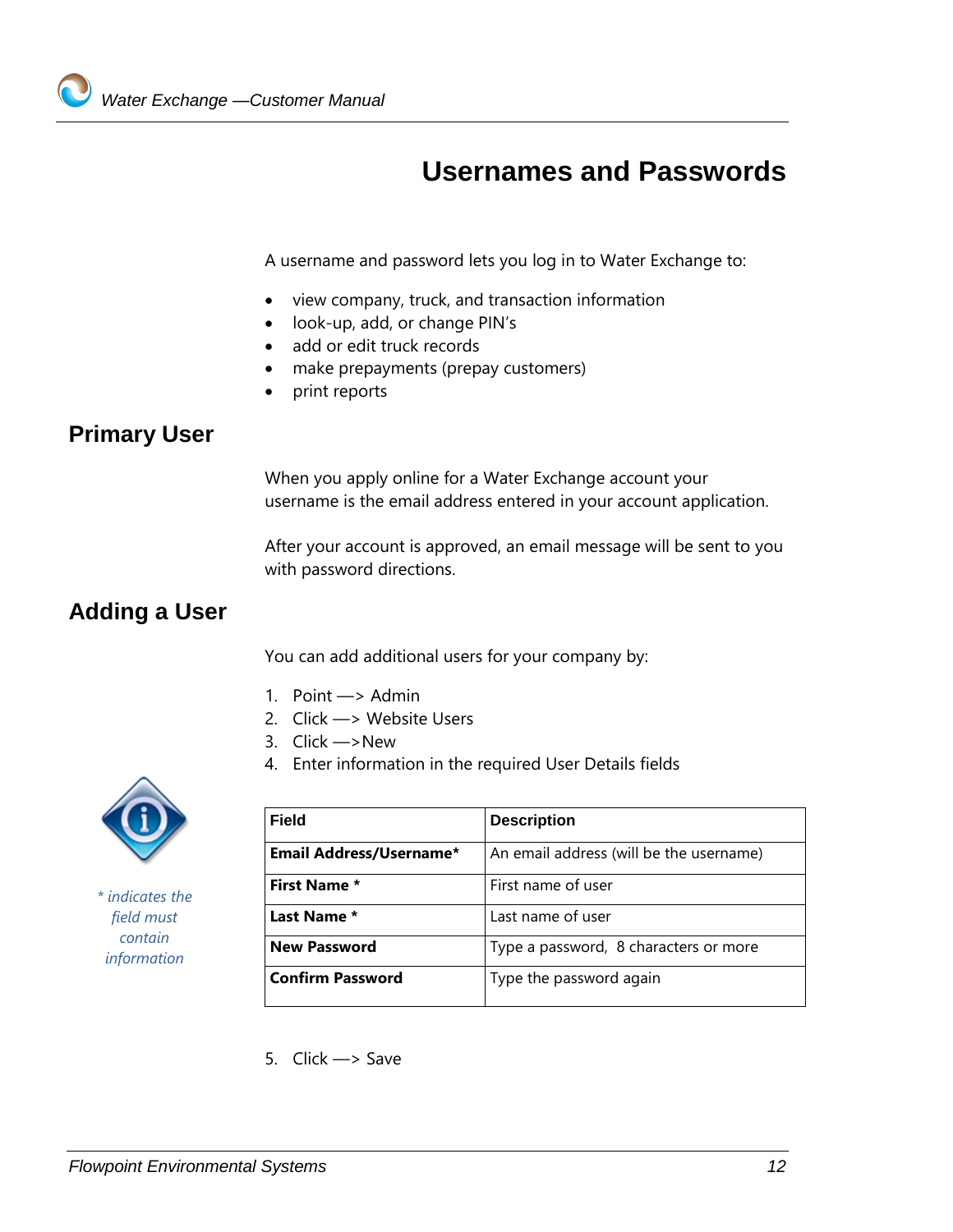### <span id="page-13-0"></span>**Editing a User**

To edit user information:

- 1. Point —> Admin
- 2. Click —> Website Users
- 3. Click to select the username to edit
- 4. Click —> Edit
- 5. Make changes
- 6. Click —> Save

### <span id="page-13-1"></span>**Deleting a User**

When you delete a username you stop the person from logging in to Water Exchange.



To delete a username:

- 1. Point —> Admin
- 2. Click —>Website Users
- 3. Click to select the username to delete
- 4. Click —> Delete
- 5. Click —> Confirm

### <span id="page-13-2"></span>**Disabling a User**

Lock an account to prevent a user from logging in to Water Exchange without deleting their username:

- 1. Point —> Admin
- 2. Click —> Website Users
- 3. Click to select the username to lock
- 4. Click —> Edit from the Website Users menu
- 5. Click in the blue box beside Locked to add a check mark

Locked Status - Set to Locked to deny login access.

**Z** Locked

6. Click —> Save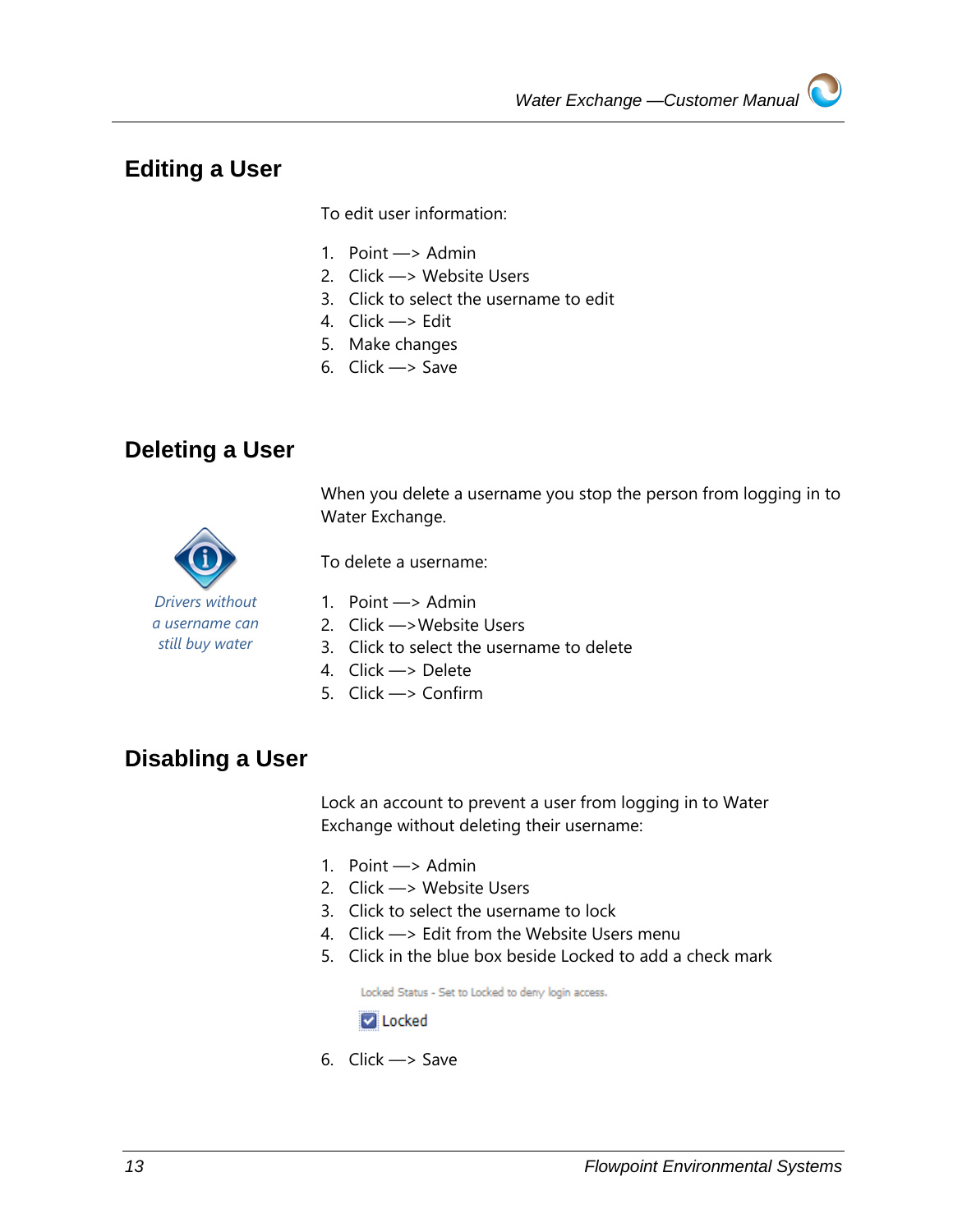## <span id="page-14-0"></span>**Changing your password**

To change your password while logged in:

- 1. Point —> Admin
- 2. Click —> Change Password
- 3. Complete the password change fields following these guidelines:

#### **Change Password**

| <b>Field</b>             | <b>Description</b>                                                                                                            |
|--------------------------|-------------------------------------------------------------------------------------------------------------------------------|
| <b>Old Password</b>      | Enter your current password                                                                                                   |
| <b>New Password</b>      | Enter a new password, that is 8 characters<br>or more                                                                         |
| <b>Confirm Password</b>  | Enter the new password again                                                                                                  |
| <b>Security Question</b> | This question is asked when the <i>I Forgot</i><br>my Password feature is used. You do not<br>have to change this information |
| <b>Security Answer</b>   | Leave blank unless you changed your<br>security question                                                                      |

4. Click —> Change Password

The new password is saved and ready for use!

#### <span id="page-14-1"></span>**Resetting a Forgotten Password**

Reset your password with the *I Forgot my Password* feature on the Water Exchange site:

- 1. Go to the Water Exchange site
- 2. Click —> Log in to Water Exchange
- 3. Click —> I forgot my password
- 4. Type your email address
- 5. Click —> Submit

\*\* Be prepared to answer your security question

- 6. Answer the security question
- 7. Type the displayed security code
- 8. Click —> Email password information